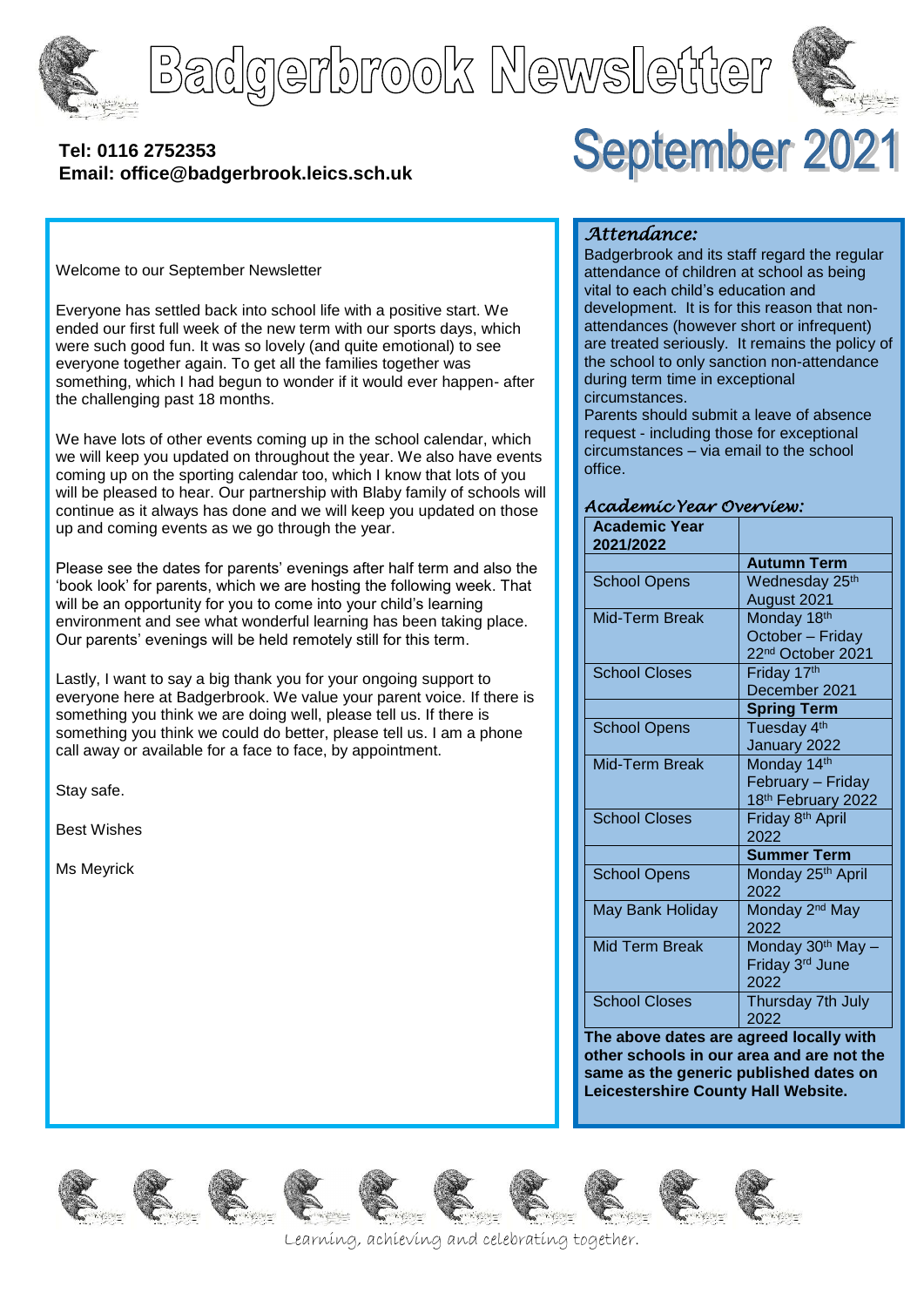

In the event of your child testing positive for Covid-19 please ensure you inform the school immediately. If you get the results out of office hours please email the school on: **[office@badgerbrook.leics.sch.uk.](mailto:office@badgerbrook.leics.sch.uk)**

Details of our current Covid-19 precautions, including plans for remote learning can be found on our website: badgerbrook.org.uk/newsletters.



*Staffing* 

We have new staff at Badgerbrook:

Mrs Neal and Miss Thomas, Teaching Assistants in Year 2 and Foundation Stage.

Welcome both to the team.



#### *Parents Evening*

Parents Evening will be held remotely again, on Tuesday 26<sup>th</sup> October and Thursday 28<sup>th</sup> October. More information to follow.

On Tuesday 2<sup>nd</sup> November, We invite you to come into school from 3.15pm to 5.30pm to have a look at your child's work.



#### *Wellbeing*

At Badgerbrook, wellbeing of all our pupils continues to be a focus. We have continued to run 'Relax Kids' sessions with Laura Jarvis, from 'Rainbow Learning and Wellbeing', for all classes across the school. Each class will have a session on a Friday, once a fortnight.

'Relax Kids' is a 7 step system to take children from high to low energy and promote wellbeing and relaxation.

Ask your child all about it.



## *Pupil Photos*

Photos for pupils will take place on Wednesday 29<sup>th</sup> September.

Please could your child bring in their navy school sweatshirt/cardigan on this day. Photos will be taken individually and with siblings within the school.

Details of how to order copies will be sent out later.

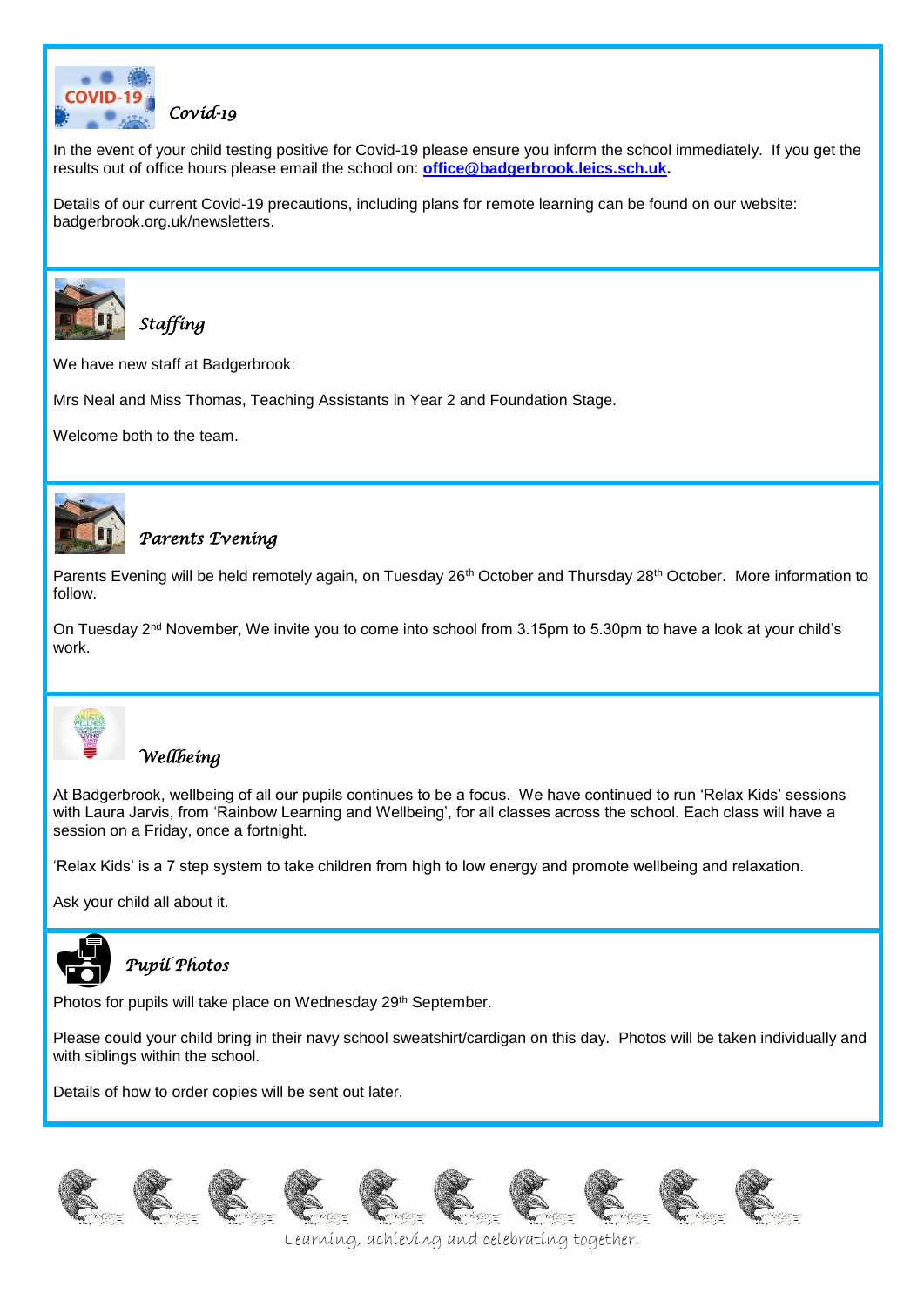

## *Contact Numbers*

Please remember to let the office know if you have changed your address, email address, telephone or mobile numbers during the holidays so that we can keep our records up to date.

Thank you.



*Snacks* 

As we have a number of children with severe nut allergies, please do not send any nuts, or products containing nuts such as Nutella, into school.

Please try to keep snacks healthy where possible. We understand some supplies of food are affected by Covid.

Thank you



#### *Flu immunisation*

The annual flu immunisation will take place in school on Friday 8<sup>th</sup> October 2021.

Consent forms have already been sent out via email this week.



#### *School Admissions to Secondary Education Autumn 2022*

Just to remind parents of children in Year 6 that the closing date for the completion of applications online is **31st October 2021.** Please apply on line at [www.leics.gov.uk.](http://www.leics.gov.uk/)

Results will be made available on 1st March 2022



## *First Time School Admissions Autumn 2022*

If your child is eligible to start primary school in September 2022 (born between 1<sup>st</sup> September 2017 and 31 August 2018 inclusive), you need to apply to the local authority for a place at [www.leics.gov.uk](http://www.leics.gov.uk/) by 15 January 2022.

Results will be made available on 18th April 2022.

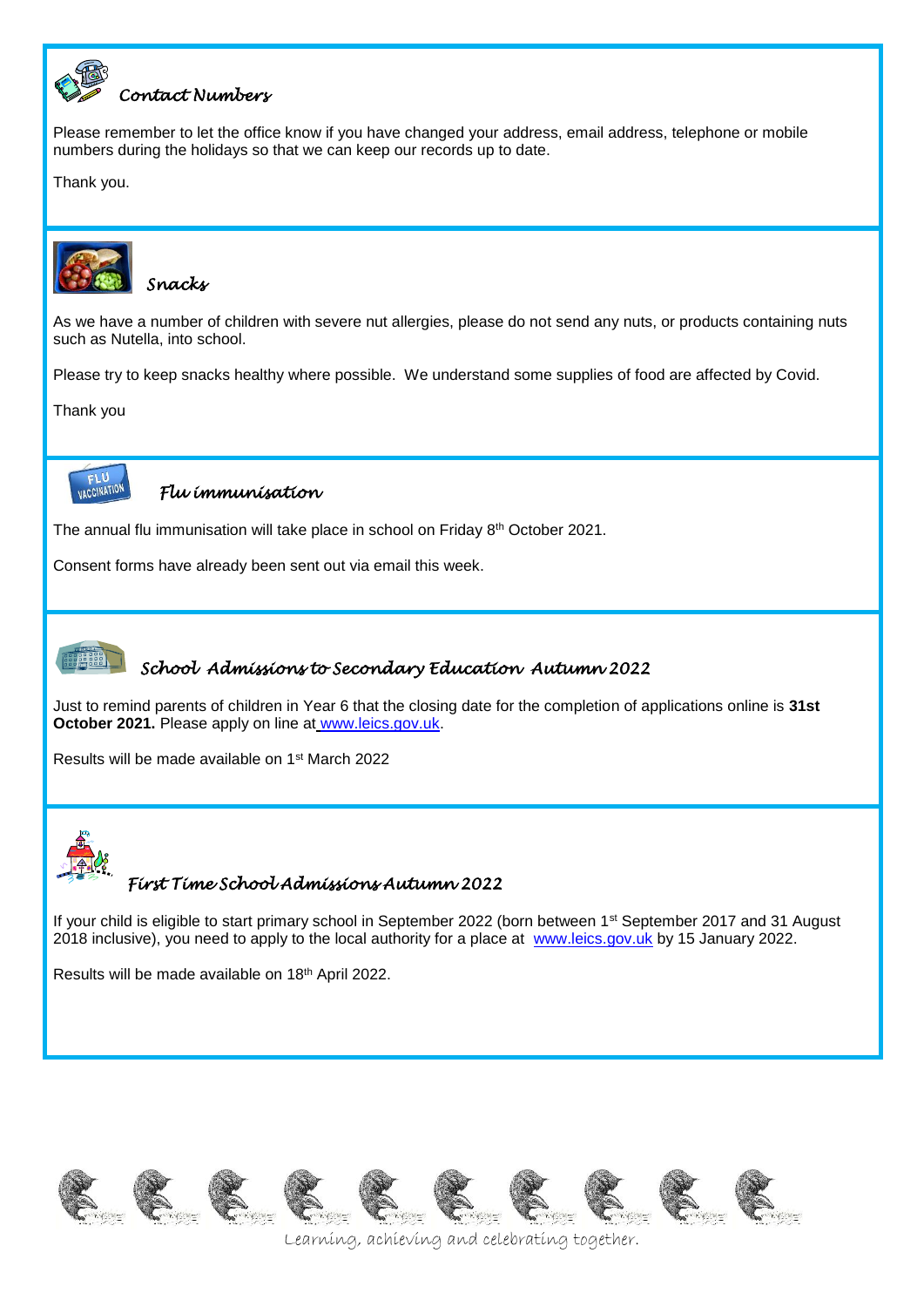

#### *Queens Platinum Jubilee*

Schools have been awarded an extra days holiday in commemoration of the Queen's Platinum Jubilee.

This is in lieu of the official holiday which falls during the May half term break.

The Local Authority has advised that we take Friday  $8<sup>th</sup>$  July 2022 as our extra day, which is the last day of the summer term.

You may hear that other schools are taking a different day, but they are possibly academies.

Badgerbrook has taken the direction of the Local Authority. Therefore school will finish on Thursday 7<sup>th</sup> July 2022.



# *Term Dates for 2022 – 2027*

School term dates for 2022-2027 onwards have not yet been set by the Local Authority. They carried out a consultation about when school holidays should fall earlier this summer.

All views are being considered and a final decision on when term dates for 2022-2023 through to 2026-2027 will hopefully be published later this autumn term.

#### After School Club



## *Job vacancy at Badgerbrook Breakfast and Afterschool Club*

Badgerbrook breakfast and afternoon club are looking for a play worker to join the team. Experience in working with children is necessary. Qualifications are preferred but not essential.

For further information and full job description please contact Beth on 07713117089 and leave a message.

Thank you

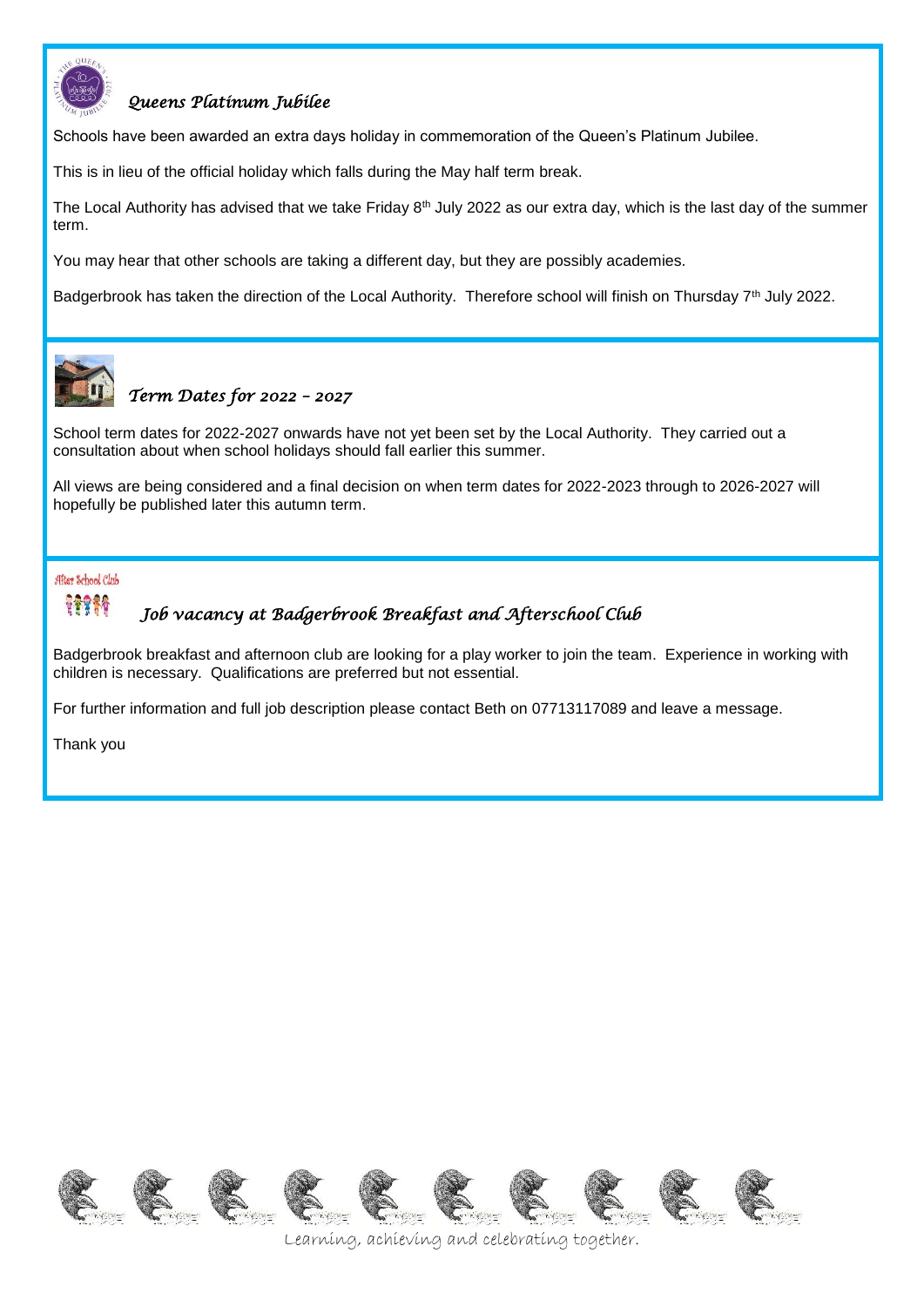A Big Shout out to .......

Dominic, Harrison and Archie all from Year 1 raised £1000 for a local children's heart charity 'Keep The Beat', by taking part in a local Spartan race in the summer.

Well Done Boys #Teamwork

Jack in Year 2 and Harry in Year 4 competed in a midlands regional bmx series. Jack came 2<sup>nd</sup> and Harry came 1<sup>st</sup>.

Brilliant Achievement #Determination

Lewie in Year 4 raised £180 for 'Help The Homeless' during the summer by kicking a football into the goal 100 times every day for the entire month of July.

Fantastic #Perseverance

## *Safeguarding*

If you have any concerns about the welfare of any child in our school, or you wish to discuss aspects of safeguarding, please speak to our Designated Safeguarding Lead Ms A Meyrick or one of our Deputy Designated Safeguarding Leads, Mrs V Toon & Mrs C Webb.

## *Online Safety*

Computers are everywhere. No matter where we go, there is no escaping their reach. Our children are growing up in a world where these devices are common in everyday lives. Unlike many adults, children are not fazed by computers and smart devices and accept them as part of their way of life. At Badgerbrook, we acknowledge that computers, devices and of course the internet are all amazing technologies both now and for the future. However, we are aware of the necessity to keep our children safe. We would like to make you aware of CEOP, which is the government's Child Exploitation and Online Protection Centre. If you wish to report some inappropriate content or behaviour online follow the directions on their pages.

We would also like to introduce you to a new industry-backed website for parents, which aims to provide a good understanding of issues affecting children today. Take a look here: www.internetmatters.org.